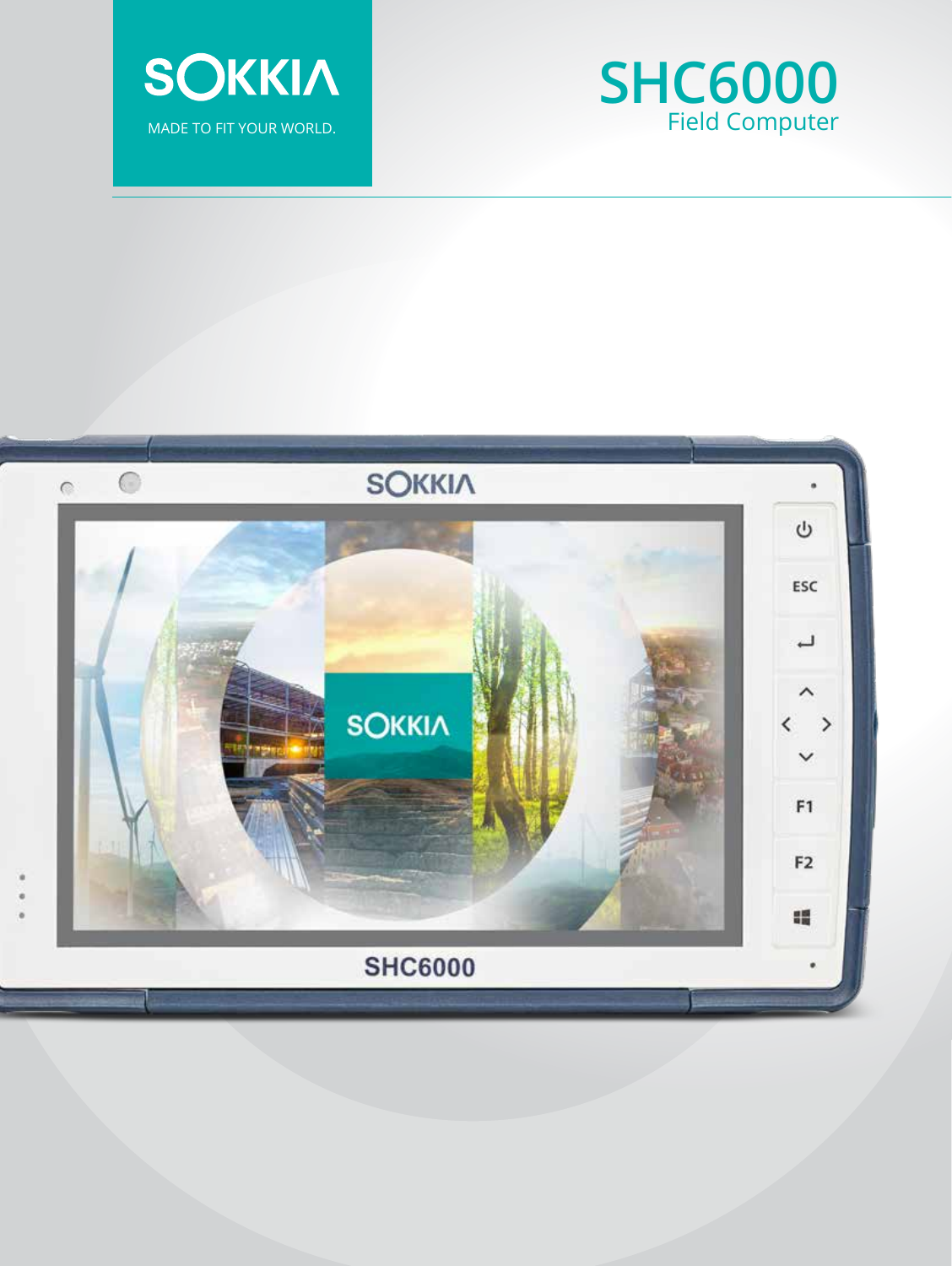# **SOKKIA**

SOKKIA

**SHC6000** 

# **SHC6000** Field Computer

# **Your daily field computer**

Bring office-level processing speed directly to your project site. Stay connected, productive, and in control with the SHC6000 field computer.

Like all of our solutions, you can customize it to meet your needs and create your own workflows.

- Sunlight-readable 7-inch display
- Intel® Quad-Core Pentium N4200 Processor
- MIL-STD 810G and IP68 certified
- Windows® 10 operating system
- 8 MP rear camera, 2 MP front camera
- Integrated 4G LTE cellular module (optional)

#### **A brilliant, clear screen**

The broad 7-inch screen is specifically designed for viewing and working in direct sunlight. It provides a clear, easy-to-read display with a responsive touchscreen interface.

#### **Ready for the elements**

In addition to a field-ready IP68 environmental rating – which ensures protection against dust and allows the unit to be waterproof at a one-meter depth – the SHC6000 is independently certified as MIL-STD 810G, capable of operating in temperatures from -20°C to 50°C.

#### **FC Docking Station - Optional accessory**

With the FC Docking Station, moving from the field to the office, and back, is a breeze. The docking station makes it easy to charge, connect to an Ethernet network, an external monitor, keyboard, and mouse – just like a laptop.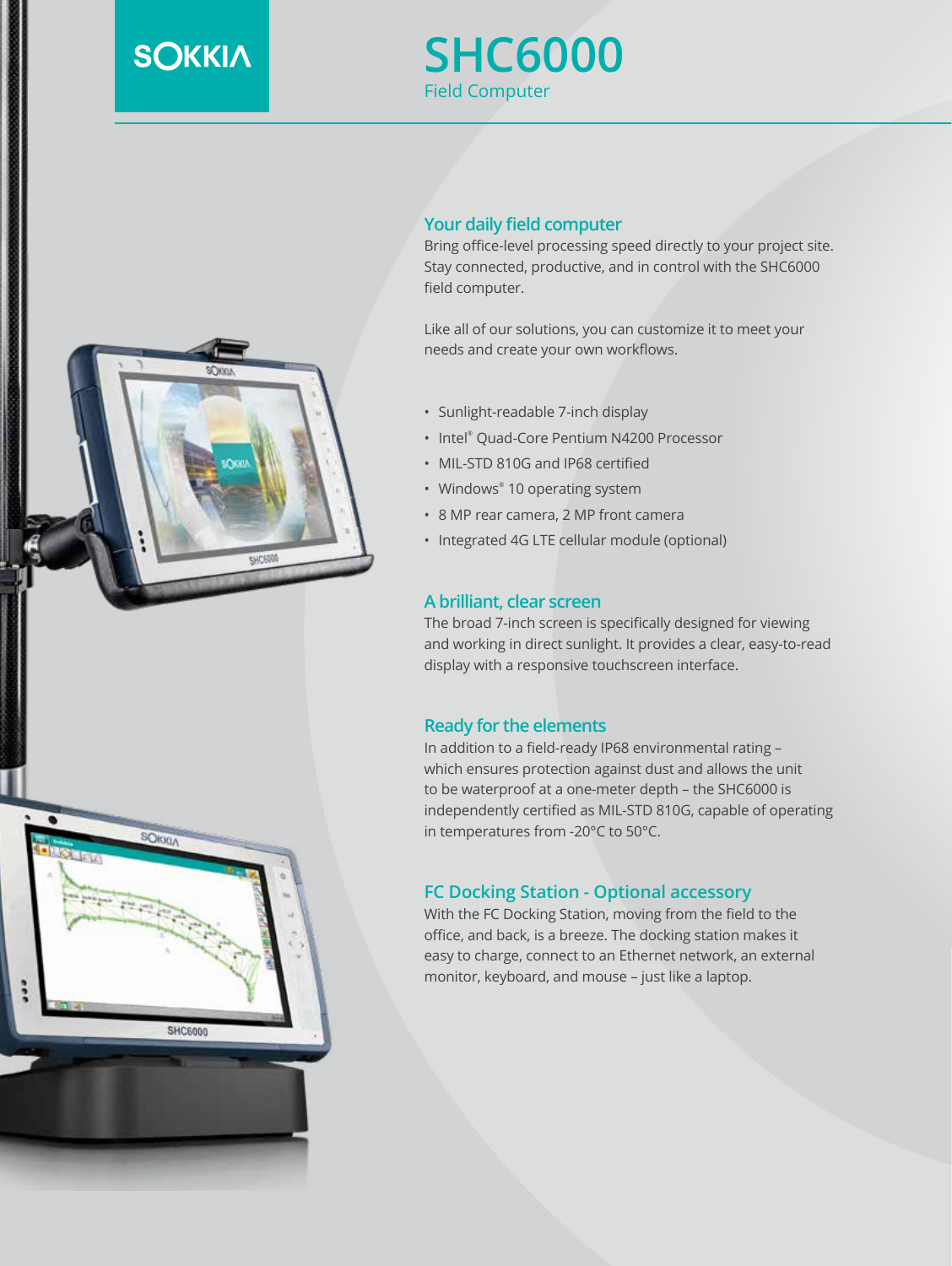#### **Stay connected**

Bluetooth® and Wi-Fi communication come standard on the SHC6000 and are ideal options to connect and drive any Sokkia GNSS receiver or optical total station out to distances of 500 meters. Plus, using local Wi-Fi you can upload the day's work before leaving the project site – cutting down on return trips to the office.

#### **Power on the go**

The unit is built for speed with an Intel® Quad-Core Pentium N4200 Processor, which drives Sokkia software, or a variety of other software options with ease, and is ready to work with your large design files.

## **Point and snap**

Two built-in digital cameras offer fast autofocus adjustments including an as-needed LED flash to capture informative project site images. All photos are easily associated and instantly shareable with any field measurement while using data collection software.

 $\overline{\textbf{O}}$ 



#### **External Keyboard – Optional accessory**

The keyboard is designed for on-the-fly installation and quickly snaps onto the SHC6000; no tools required. It features tactile feedback, raised keys, and a full QWERTY keyboard. It is designed to improve performance of the SHC6000 in cold weather when operators are wearing gloves.